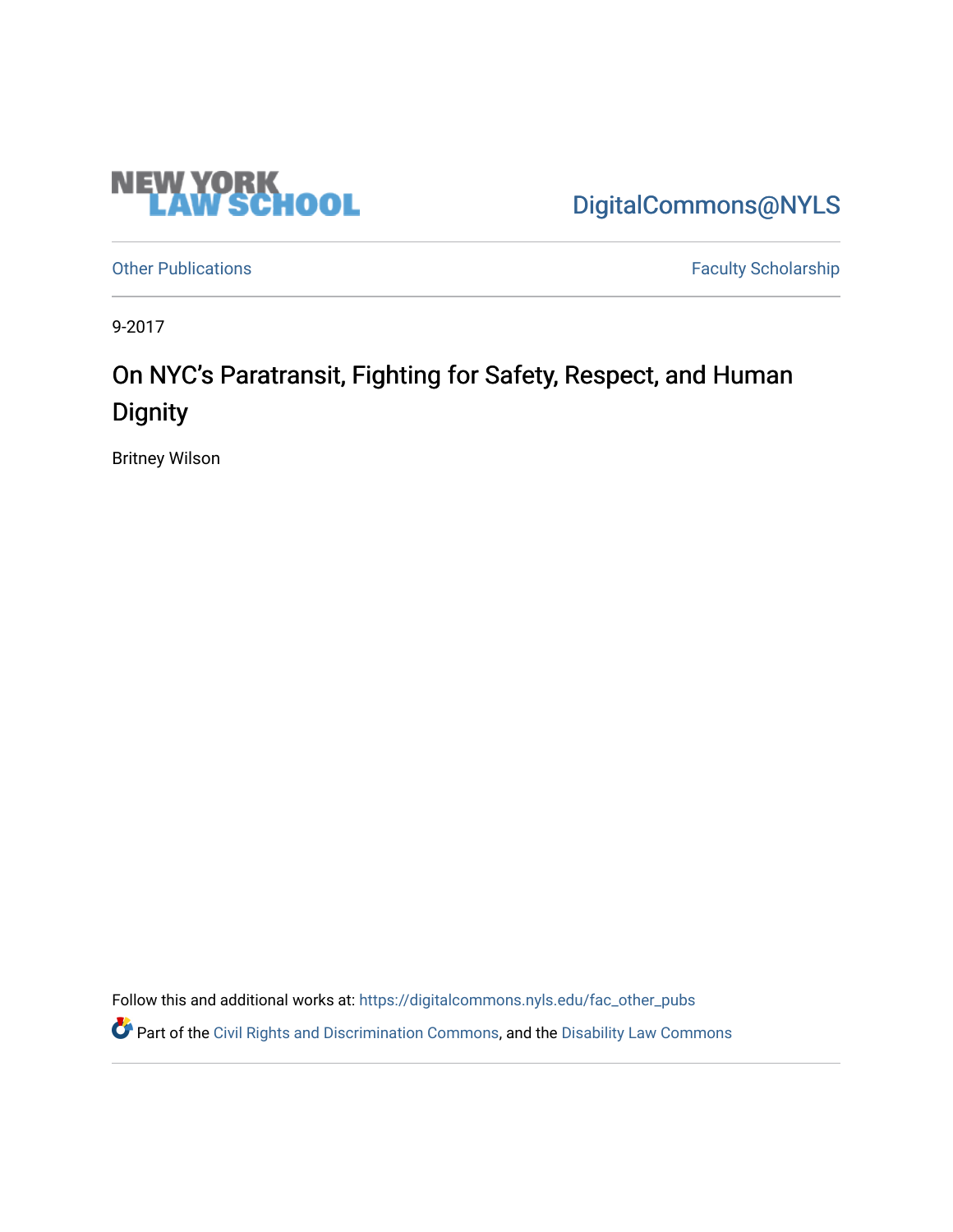## <sup>9:03 PM</sup> <sup>On NYC's Paratransit, Fighting for Safety, Respect, and Human Dignity<br>**On NYC's Paratransit, Fighting for**<br>Safety, Respect, and Human Dignity</sup> On NYC's Paratransit, Fighting for

An incident on lawyer Britney Wilson's ride home from work exposes her vulnerabilities as a Black disabled woman.



Illustration by Kjell Reigstad, Photo by Chris Sampson (via Flickr)

Britney Wilson | Longreads | September 2017 | 18 minutes (4,410 words)

his attention. H<br>seen me.<br>https://longreads.com/2017/09/01/on-nycs or. He looked up and down the street. I was<br>on-nycs-paratransit-fighting-for-safety-respect-and-human-dignity/ He pulled up on the wrong side of the street fifteen minutes late for my pick-up time. I was sitting outside, in front of the New York City office building where I work, in a chair that the security guards at my job have set aside for me. They bring it outside when I come downstairs in the evening and take it back inside whenever I get picked up, so I don't have to stand while I wait anymore. I was on the left side of the street; he pulled up on the right. I stood when I saw him, and taking a few steps closer to the tide of people rippling endlessly down the sidewalk that early evening, I waved one of my crutches in the air trying to get his attention. He looked up and down the street. I wasn't sure if he'd seen me.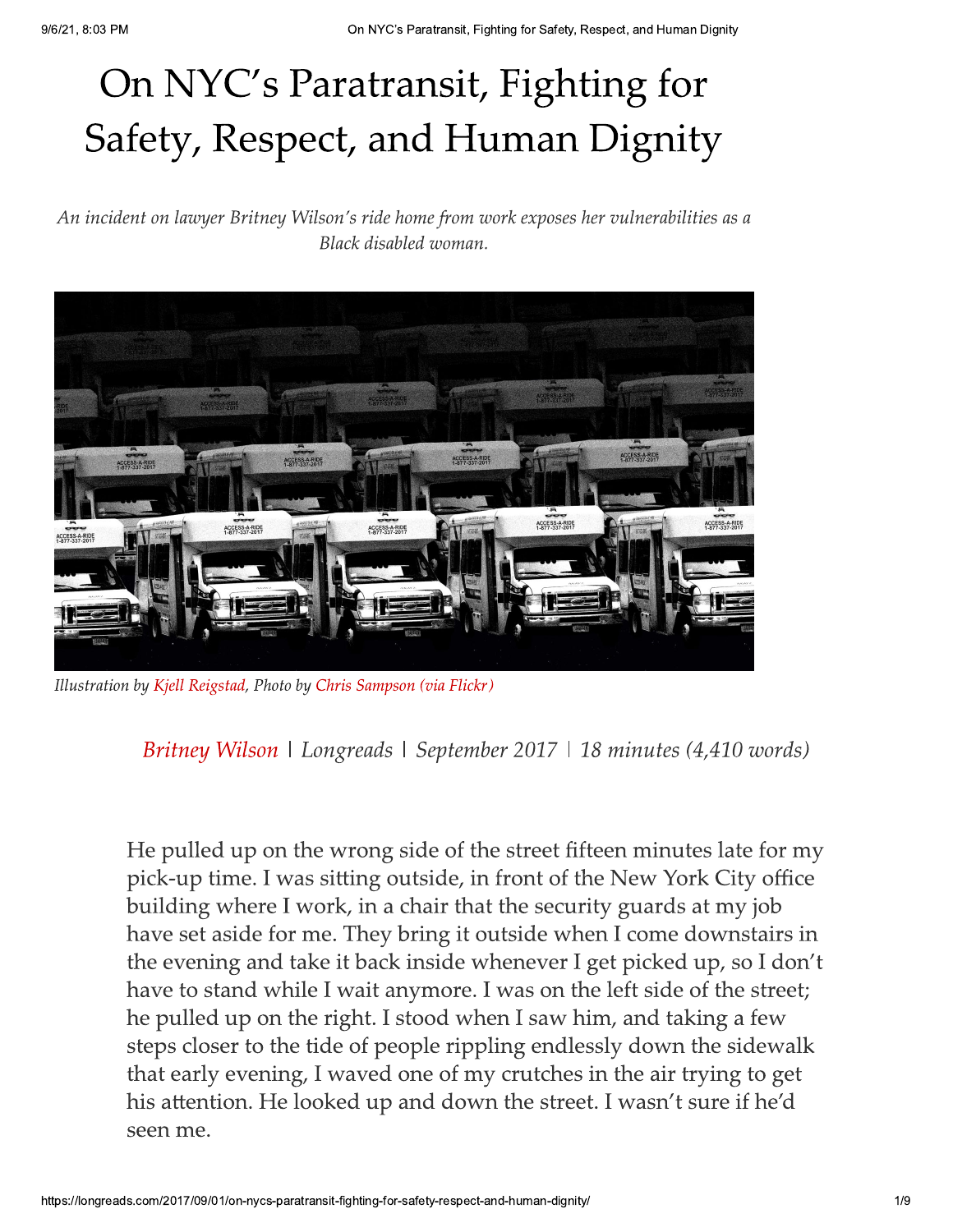"Excuse me," I said, taking a few more quick half steps forward, trying to catch the attention of a passer-by, "do you see that Access-a-Rideacross the street?"

"The what?" the passer-by asked.

"The Access-a-Ride," I repeated. "That little blue and white bus across the street." I pointed my crutch in its direction, and his gaze followed its path.

"Oh," he said. But just as I was about to request the man's assistance, I saw that the driver had finally spotted me. He put his hand up as if to tell me to stay put.

"Nevermind. I think he sees me," I said. "Thanks anyway."

My Access-a-Ride driver, a skinny older Black man with glasses and a graying beard, exited the vehicle and crossed the street toward me. I bravely parted the latest oncoming wave of pedestrians and made my way to the curb to meet him.

"Come on," the driver said when he reached me, urging me to step right out into traffic on Broadway and cross with him, but I was reluctant.

"I'd rather wait for the light to change," I said.

"Don't worry, I'll stop traffic for you," he said, moving toward the middle of the street, his right hand extended making a "stop" motion toward the oncoming cars. I tried to pick up my pace while also being careful not to place my crutch tips on anything slippery, or get too close to other pedestrians rushing to the other side of the street.

"Take your time. I'll make them wait," he attempted to reassure me. I wasn't reassured.

 $***$ 

Access-a-Ride is New York City's paratransit service. It provides transportation within the five boroughs of New York City to hundreds of thousands of elderly and disabled New Yorkers unable to use a transit system in which less than twenty percent of subway stations are accessible. It is a "shared ride, door-to-door" service in which New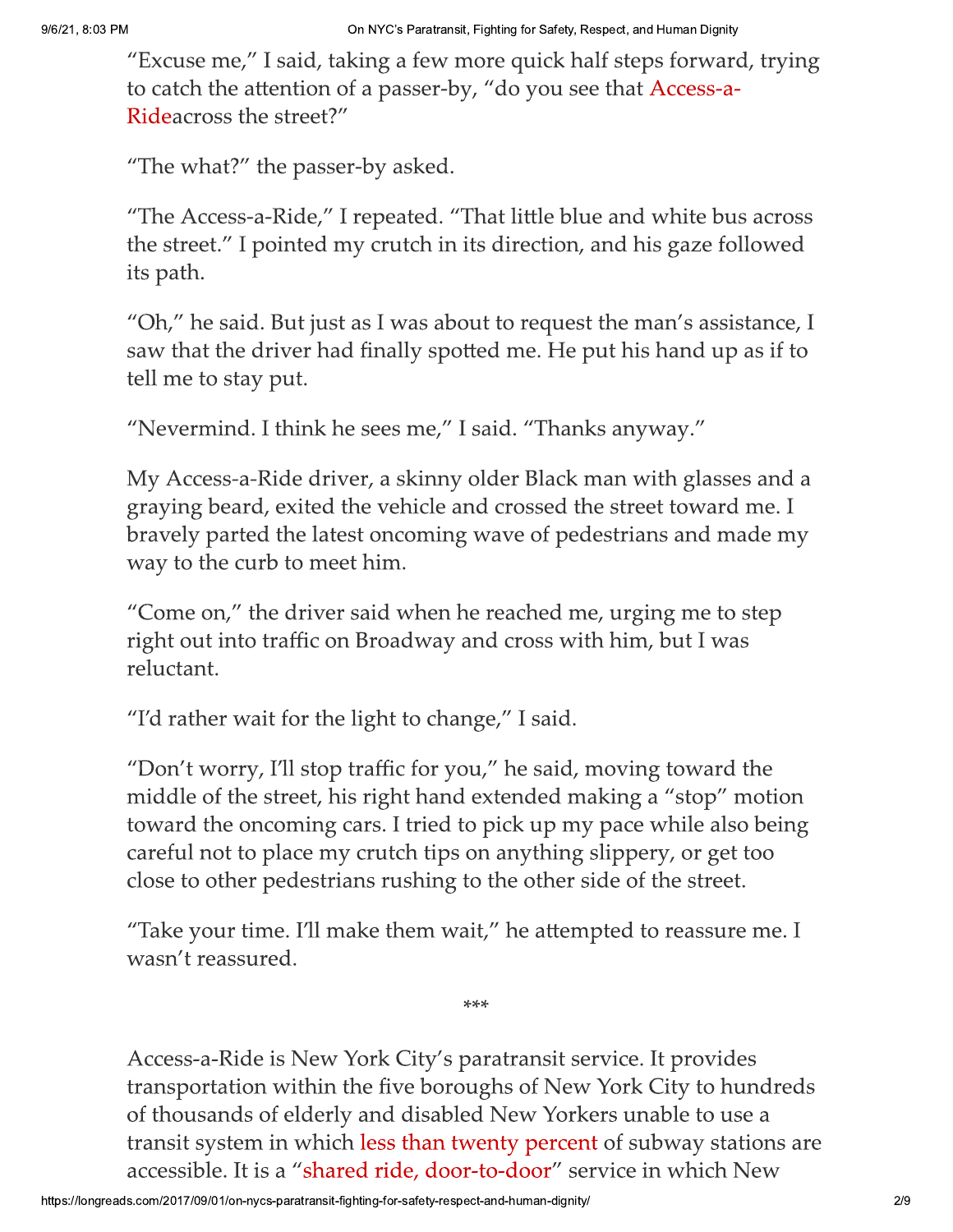York City Transit contracts with private carrier companies, who use "Access-a-Ride-branded" vehicles, including cars, mini-vans, and small buses to transport passengers. The fare is the same as all other public transportation in New York City.

## A native New Yorker born with Cerebral Palsy, I began using Access-a-Ride sixteen years ago at 11 years old.

Advertisements

Passengers usually have different drivers and carriers for each trip. So, even passengers like me - people who use the service twice a day to travel to and from work - will usually have a different driver in the morning and evening, and a completely different set of drivers the next day, and likely for the rest of the week. I had never seen this driver before.

REPORT THIS AD

A native New Yorker, born with Cerebral Palsy, I began using Accessa-Ride 16 years ago at 11 years old, around the age that I suspect many New York City kids begin riding public transportation by themselves. Over the first eight of those 16 years, I protested the service's inefficiency and unreliability in true Millennial fashion: I complained to family, friends, and social media followers, wrote blog posts, and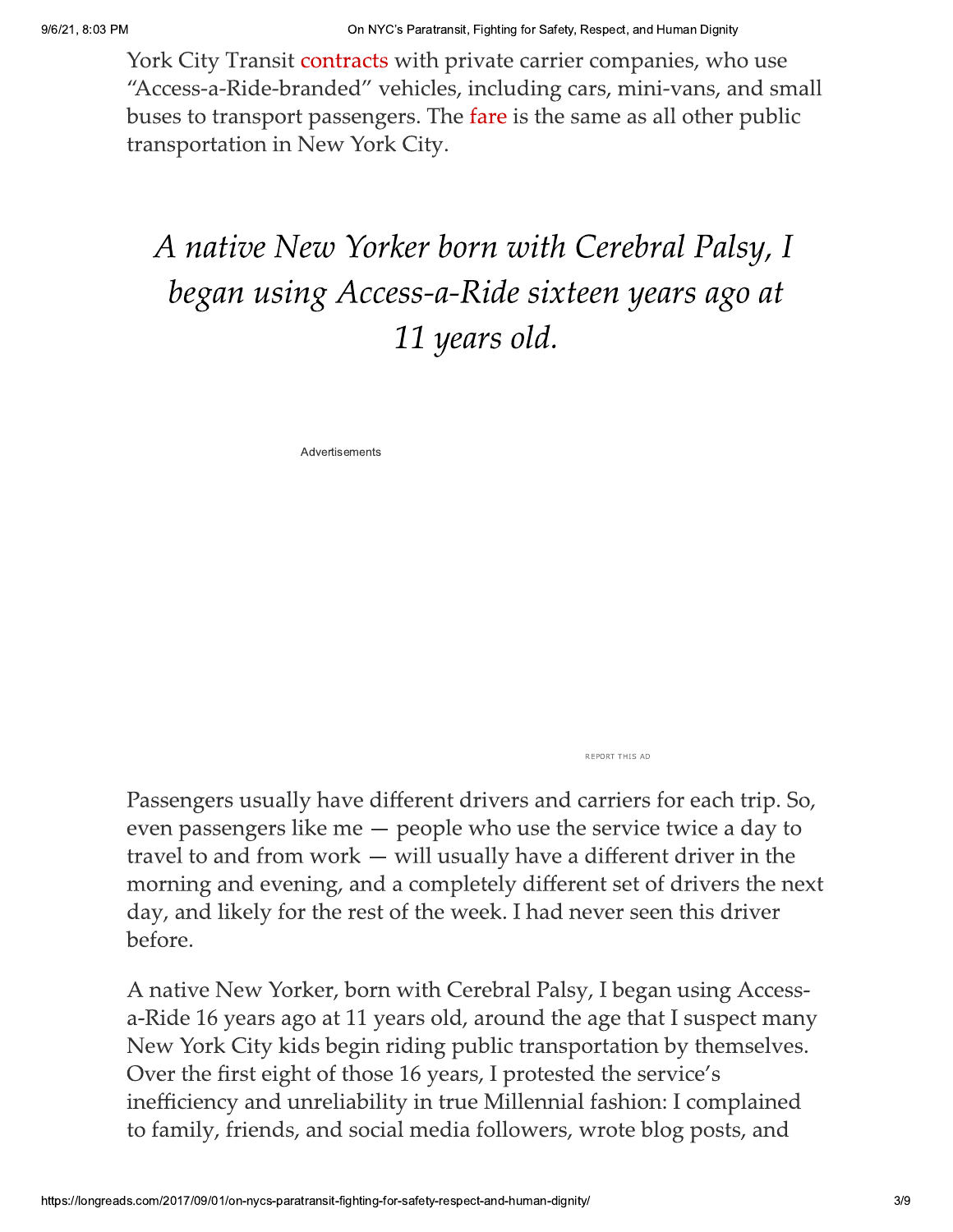started Change.org petitions, generally only filing formal complaints when something especially ridiculous happened.

But that was only phase one. My ultimate plan was to go to law school and gain the knowledge and skills necessary to fight, on behalf of myself and others, all the rampant "isms" I'd faced as a disabled Black girl born and raised in Mike Tyson's hometown.

Two years ago, after graduating from the University of Pennsylvania Law School, I returned home and increased my advocacy for passengers using the service. Since then, I've been documenting and filing formal complaints about routes and other general incidents of bad service.

\*\*\*

As I was getting on the bus that evening, a news segment I'd been featured in was scheduled to air on the local news. Although I work only eight miles away from my job  $-$  an approximately forty-five minute drive for most - the reporter followed Access-a-Ride as it took me from my home in Brooklyn, through Queens, to a stop on East 64th St. in Midtown Manhattan, before dropping me off at work in lower Manhattan nearly two hours later, not to mention fifteen minutes past my scheduled appointment time. Because the rides are shared, such roundabout two-hour excursions each way were a common practice. That evening, I had no idea what to expect when I got on board. I just hoped that I'd at least be traveling toward my house.

Things seemed to be going pretty well at first. There was another woman on the bus when I boarded it. The buses are not the big ones you might associate with New York City. They usually have only about six seats and some open space in the back for wheelchairs. The woman was seated in the second row on the left side in a window seat. I sat in the front right corner closest to the door. The driver started heading to Manhattan Bridge - Brooklyn-bound and toward home - and I thought it might be a good day. I put my headphones on and responded to the flurry of text messages I had received from my uncle about my 6 p.m. news segment.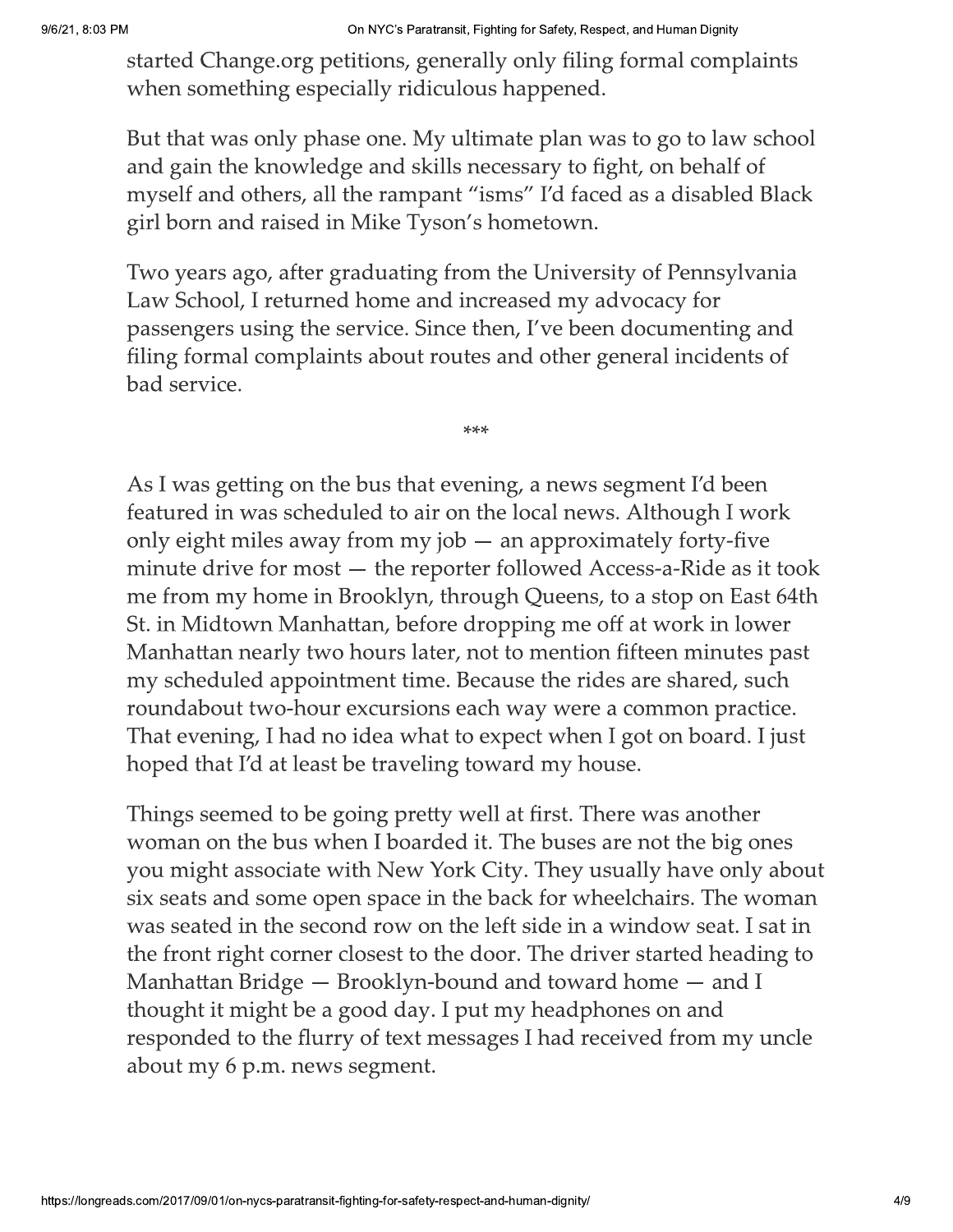<sup>0n NYC's Paratransit, Fighting for Safety, Respect, and Human Dignity<br>For years, I protested Access-a-Ride's<br>inefficiency and unreliability in true Millennial</sup> For years, I protested Access-a-Ride's inefficiency and unreliability in true Millennial fashion: I complained to social media followers, wrote blog posts, and started Change.org petitions.

"I'm missing it," I texted him. "I'm on Access-a-Ride, of course. Does it highlight the changes I recommended?"

I'd recently spoken at a Metropolitan Transportation Authority (MTA) board meeting to propose three major changes to Access-a-Ride: improved routing, not requiring riders to wait outside for rides that are not close by, and more direct communication between customers and drivers about rides.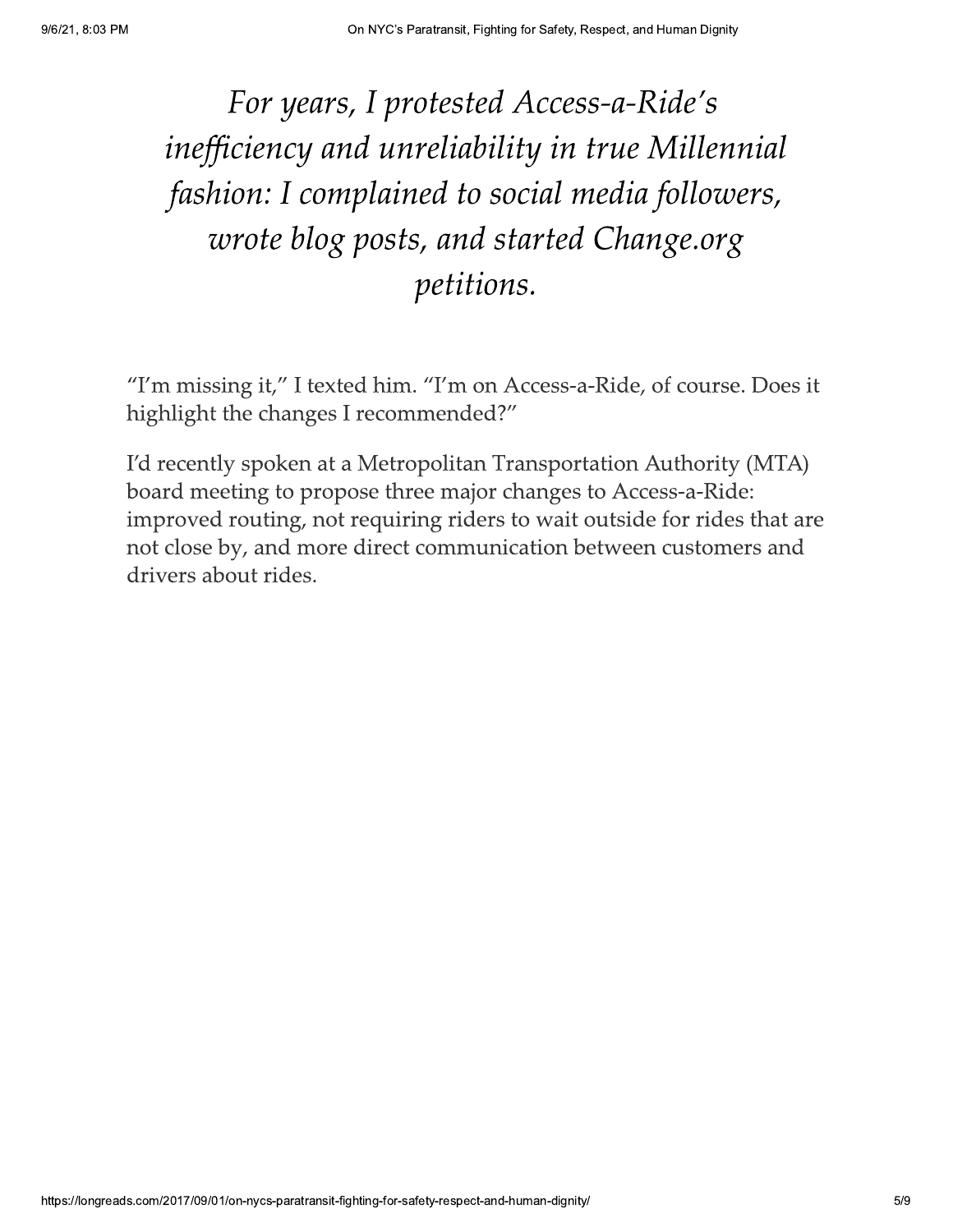Advertisements

REPORT THIS AD

Access-a-Ride customers must schedule rides by 5 p.m. the day before travel. Depending on our "appointment time," we receive a computergenerated pick-up time. Travel times are supposed to be coordinated by the distance between a passenger's pick-up and drop-off locations, but pick-up times are often as many as two hours ahead of appointment times. For example, Access-a-Ride anticipates a "maximum ride time" of one hour and 35 minutes for a travel distance between six and nine miles.

Rain, shine, and seasons aside, passengers scheduling rides areinstructed by call center operators to be *outside* our pick-up location at our scheduled pick-up time, even though our ride may be nowhere near at that time. We are also instructed to be prepared to wait up to 30 minutes for our drivers in case of traffic or delays. Drivers who arrivewithin that "30-minute window" are still considered to be on time, even though the passenger may have been outside for up to half an hour at that point. Those 30-minute delays may actually turn into hours-long waits for many customers, as drivers must follow predetermined routes that lengthen trips and exacerbate travel conditions. Drivers, on the other hand, are instructed to give late passengers only a five-minute grace period. Drivers are alsoencouraged to call passengers if they do not see us when they arrive, but such calls are considered a courtesy, not a requirement.

One winter evening while I was on the bus, the driver stopped to pick up a passenger who wasn't outside when we arrived. After a few minutes, a Black woman who was probably in her seventies exited a nearby McDonald's hurriedly pushing a walker in front of her. There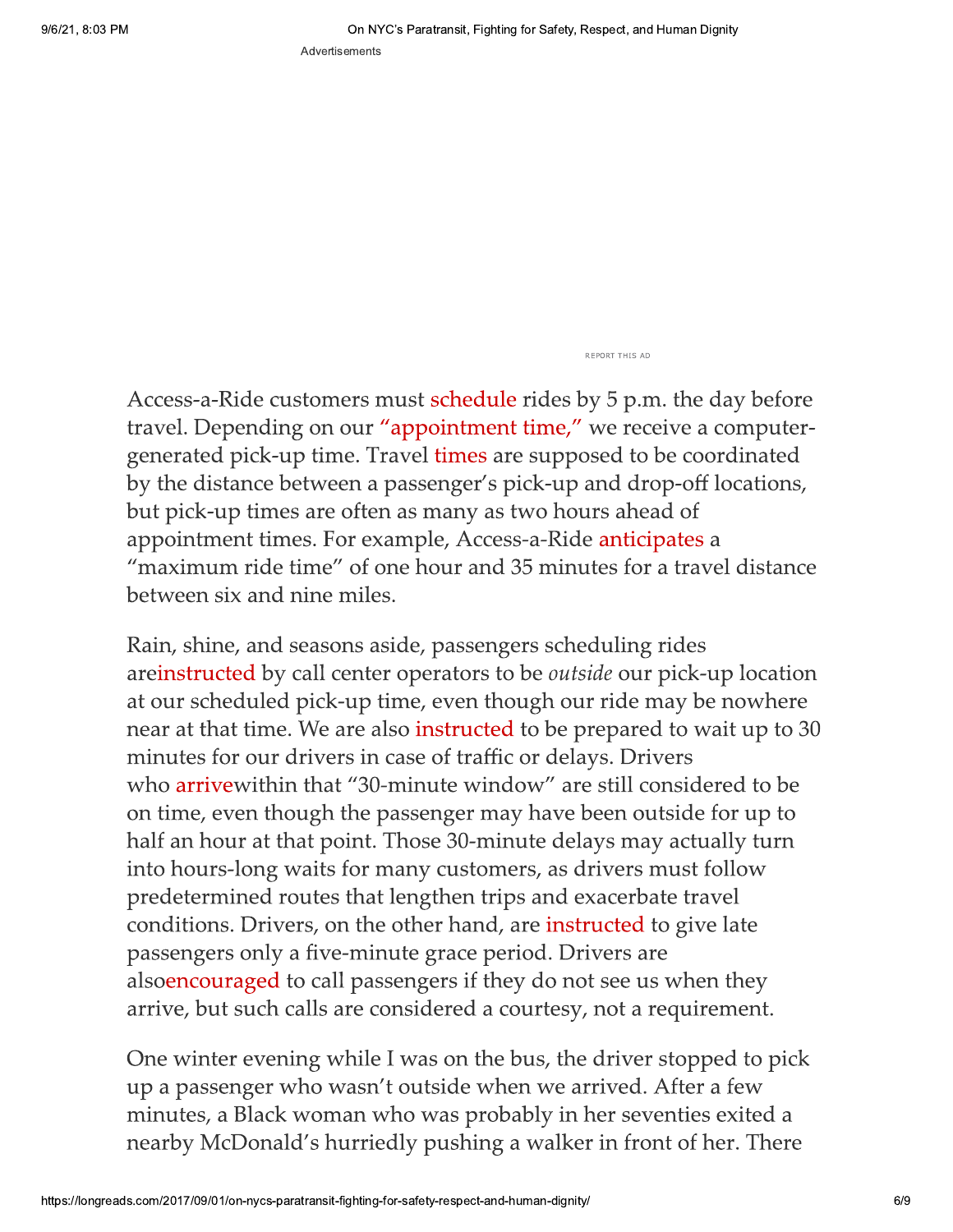were three black garbage bags resting on her walker's seat. As the driver got off the bus to let the lift down, he yelled:

"You're lucky I didn't leave you. It's been more than five minutes."

"Five minutes?" she asked. "I've been waiting for this ride for over three hours. The people in the McDonald's let me sit down and wait inside, and I didn't see you when you first pulled up."

"You're over the bag limit," the driver added. "The limit is two. You have three. That's what's wrong with Access-a-Ride people. You take advantage. You're spoiled and entitled."

The concept of entitlement is familiar jargon in discussions of race and class, and it is just as widespread in the realm of disability. It's the idea that we are acting as if someone owes us something rather than merely asking to be treated with the respect and human dignity we deserve. It is the belief that people of a certain status or apparent condition have no right to demand better because we should just be happy with whatever we get. We should be happy we have anything at all.

As a civil rights attorney, despite many of the eccentric, annoying, inappropriate, and sometimes disturbing things some Access-a-Ride drivers do, most of my complaints have to do with policies and not individual drivers.

Outraged at the driver's callous attitude, the woman told him he didn't even have to touch her bags, because they were sitting on her walker. She explained that she had the three garbage bags because she only got to go grocery shopping once in a while. To make the most of her limited trips, she put as many grocery bags as she could into the three garbage bags, to lessen the number of individual bags she traveled with to heed the Access-a-Ride limit.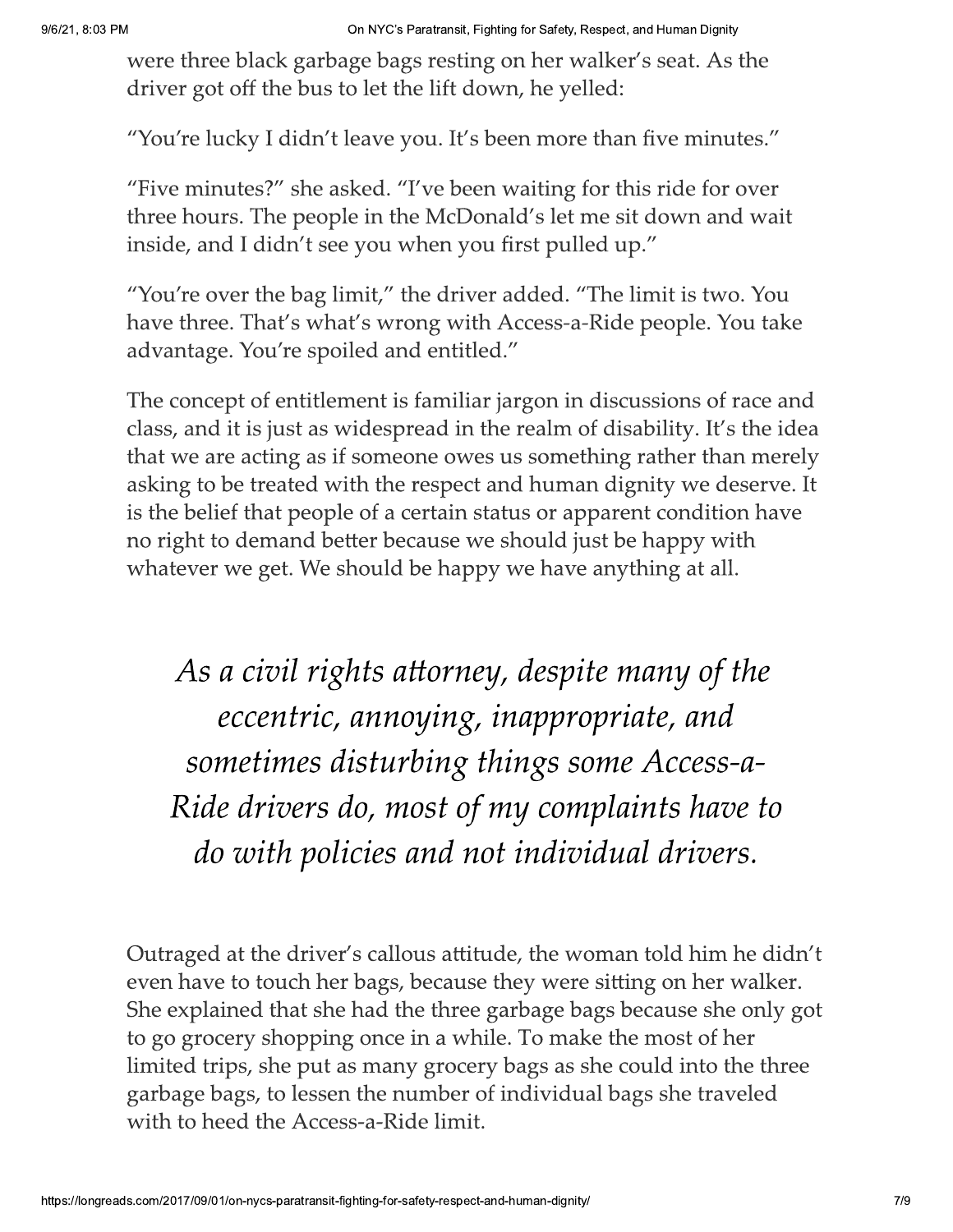REPORT THIS AD

Advertisements

"Do you have a mother?" she asked him. "Would you want someone treating her this way when she gets old?"

\*\*\*

In one of the world's most crowded cities, where traffic is jammed almost more often than not, maybe it's not surprising that Access-a-Ride vehicles can take a long time to get where they're going. But the inefficient protocol for communicating with drivers unnecessarily adds to users' stress and anxiety. For example, a passenger who wants tolocate the ride he or she is waiting for must call a Transit switchboard operator, who then reads a GPS to tell the passenger where the driver is. If the Transit operator cannot track the passenger's ride by GPS, or the passenger needs to communicate some other information to the driver, the Transit operator must call the carrier who dispatched the ride, who then calls the driver, before Transit relays all that information to the passenger. Violations of any Access-a-Ride rules, including cancelling a trip with less than two hours' notice, can lead to point assessments that affect passengers' service eligibility. A recent Access-a-Ride audit by the New York City Comptroller found that more than 31,000 passengers had been stranded in 2015.

Presumably to alleviate some of these issues, Access-a-Ride'sreimbursement policy allows passengers whose rides have not arrived within the 30-minute wait window to take a taxi and request reimbursement from Transit. However, this is not a viable alternative for many Access-a-Ride users, given the limited number of accessible taxis in New York City and that many people cannot afford to pay up